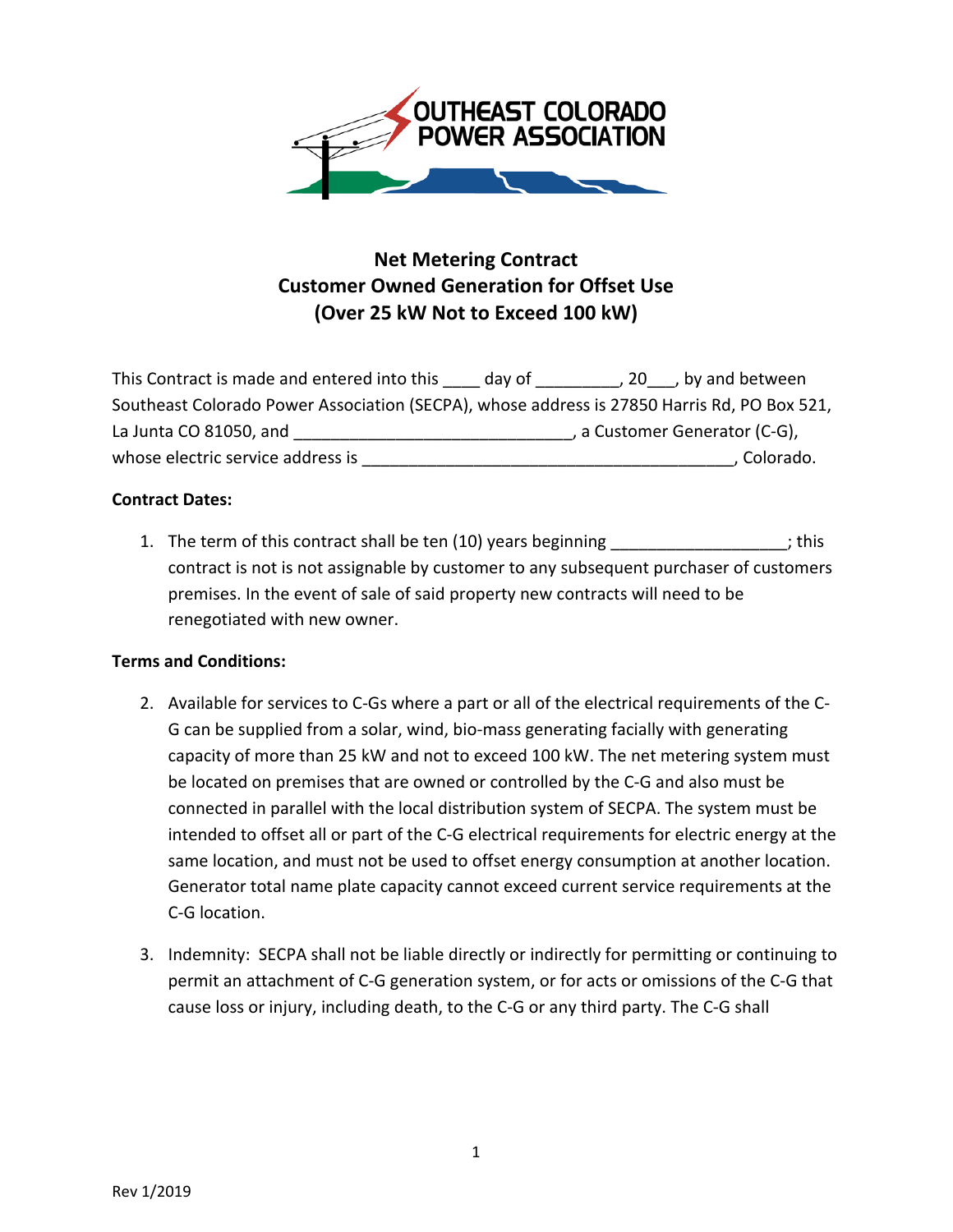indemnify and hold harmless SECPA for any and all damage to persons or property and all damages or losses incurred by third parties, or the successors or assigns of such third parties that result from the insulation or operation of the C‐G electric generation system and the net metering system.

- 4. Safety/Reliably: The Design and installation of the C-G net metering system must comply with all applicable laws and regulations and shall meet all current and future safety and performance standards established by the National Electric Code, the Institute of Electrical and Electronics Engineers, and Underwriters Laboratories, Incorporated. The C‐G is required to sign and abide by the requirements of SECPAs interconnect agreement. All generator instillations must be inspected and approved by SECPA personal before the generator can operate in a grid interconnect mode.
- 5. Billing: The billing period to be used for this contract shall be the customary billing period for all SECPA consumers. In any billing period where the electricity supplied to the C‐G by SECPA exceeds the electricity generated by the C‐G, SECPA will bill the C‐G for the net electricity consumed per the terms of the applicable rate schedule. In bill periods where the electricity generated by the C‐G exceeds the electricity supplied by SECPA the C‐G is required to pay only the customer charges and minimums that the customer would otherwise paid under applicable rate schedule. SECPA shall provide credit to the C‐G, expressed in kilowatt hours, to be banked and carried forward month to month and applied on a one to one basis against kilowatt hour consumption in a subsequent billing period. After the February billing and before the March billing of each calendar year any remaining unused balance of accrued kilowatt hours shall be credited to the C‐G at SECPA's power supplier current wholesale rate for energy only at a kilowatt hour basis.
- 6. Metering/Equipment: Net metering under this contract shall be accomplished using single meter capable of registering the flow of electricity in each direction. The C‐G shall be solely responsible for ensuring that the C‐G system equipment installed for this application meets all applicable codes, standards, and regulatory requirements.
- 7. The C‐G agrees to pay SECPA's cost for reading and billing outside our normal reading and billing operation.
- 8. The C‐G generation equipment shall be located at the customer's electric service premises at all times during the term of this contract.